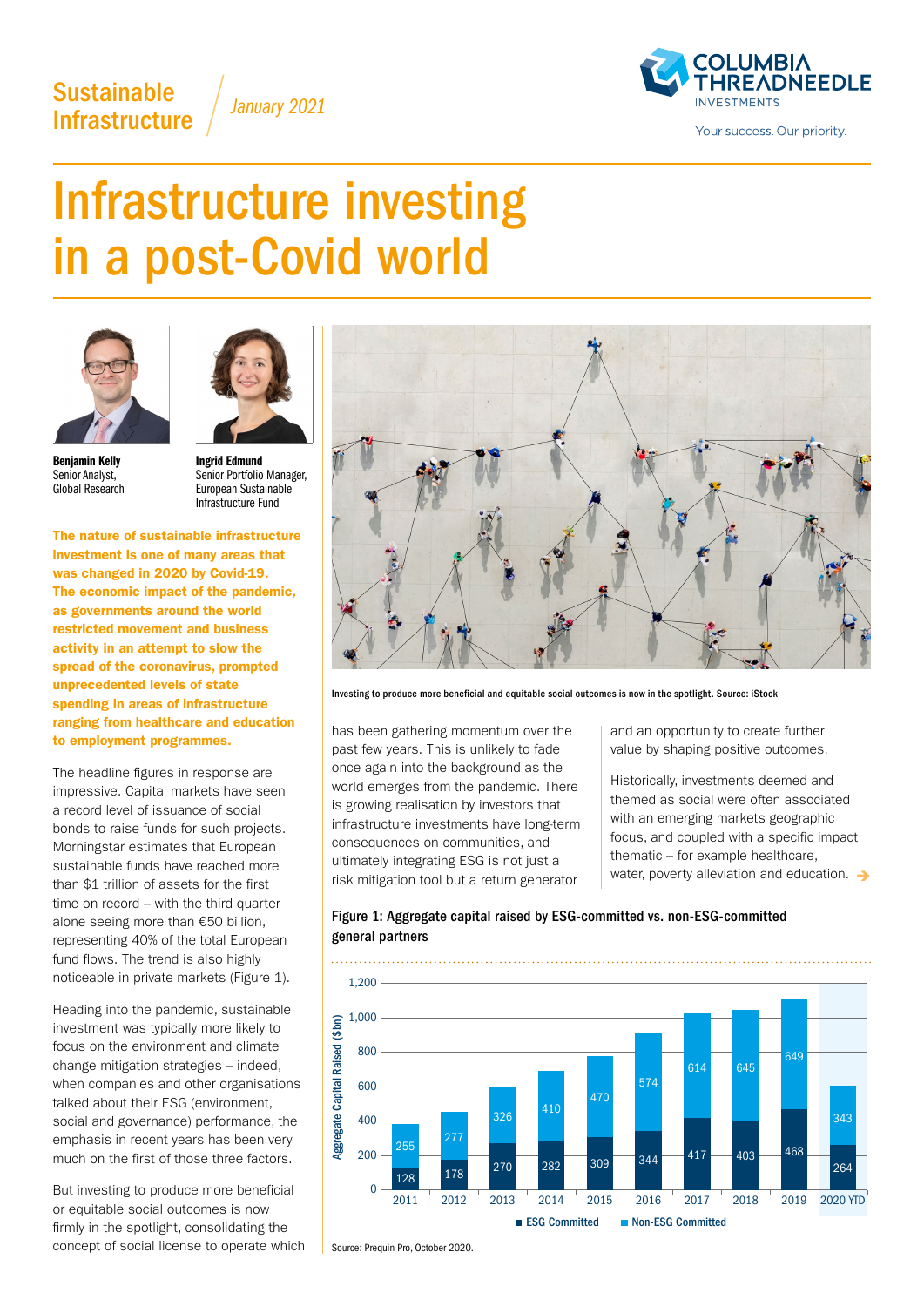The United Nations' Sustainable Development Goals (SGDs), which were published in 2015, have a very significant social element. Relevant to infrastructure investments are health and safety, supply chain issues, anti-corruption, diversity, labour conditions and human rights; meanwhile, job creation and social and technological improvements can address issues such as inequality – both between the rich and poor, and between men and women. The increasing importance of the social element of ESG criteria has created a heightened focus on social benefits among organisations and individuals looking to invest responsibly.

## Climate change investment and Covid-19

The idea that investing in infrastructure can benefit the environment and/or mitigate the impact of climate change is not new and is certainly here to stay. What is different is that the pandemic has changed some of the dynamics in this area, in both positive and negative ways.

Reduced travel, industrial activity and electricity generation during Covid-19 saw global emissions fall by up to 7% in 2020, according to the UN Environment Programme.<sup>1</sup> The impact of the coronavirus on emissions is, of course, likely to extend well into 2021. Further lockdowns have already been imposed across the world, and it may take several years for demand in sectors such as air travel to return to pre-pandemic levels.

"While the measures imposed during the pandemic are helpful in terms of reducing global emissions, they remain far from what scientists estimate is needed to avoid the worst impacts of the climate emergency"

Despite this, atmospheric  $CO<sub>2</sub>$  is continuing to rise rapidly. This shows that while the dramatic measures imposed during the pandemic are helpful in terms of reducing global emissions, they remain far from what scientists estimate is needed to avoid the worst impacts of the climate emergency.

Meanwhile, the downturn in business activity in 2020 also led to a sharp fall in fossil fuel prices, and as economies return to growth in the months and years ahead there is a chance that expansion in some parts of the world could be underpinned by cheaper oil and gas, with a concomitant increase in emissions. Furthermore, while the share of renewable energy production has been increasing exponentially, it has only translated into 18% of the EU's gross final consumption in 2018, with results in transport and heating/cooling particularly below expectations, as well as the incidence of "dirty" electricity also finding its way into Europe.<sup>2</sup>

This highlights that a lot more needs to be done to prevent the post-pandemic economic recovery leading to a rebound in emissions. At the same time, Europe is facing an estimated 7%-10% downturn – the health and social impacts will be felt across the economy.<sup>3</sup>

The post-pandemic period is likely to provide opportunities to increase investment linked to climate-change mitigation: the European Union, for example, has indicated it will put the environment at the centre of its Covid-19 economic recovery plans,<sup>4</sup> while the UK has also recently announced more ambitious proposals to meet its emissions targets.<sup>5</sup> There seems to be more consistency of policy than ever before promoting a cost-effective, secure and "just" transition underpinned by industrial transformation, technology and innovation. The green stimulus does not only achieve a reduction in emissions but also fosters investment which can boost job creation in critical manufacturing, construction and small and medium-sized businesses, as well as save consumers money.

In the US, president-elect Joe Biden has said the US will rejoin the Paris Agreement at the first opportunity, $6$  and several US states already have goals in place to hit at least 50% renewable energy by the end of the decade.<sup>7</sup>

# INCREASING THE SHARE OF RENEWABLE ENERGY IN THE MIX IS ABSOLUTELY CRITICAL, BUT IT IS NOT ENOUGH

#### How will energy transition achieve decarbonisation?

- 1. Switch from emitting fossil fuels to low/ neutral carbon renewable electricity
- 2. Reduce energy demand by improving energy efficiency, eg electric vehicles consume only around 25% of the energy consumed by conventional vehicles; heat pumps have a higher performance coefficient than typical gas boilers
- 3. Electric production of alternative fuels such as hydrogen and P2X for industries in heavy need of decarbonisation, where direct electrification is not a solution, such as shipping and certain industrial processes

There are no signs that the tough climate targets put in place by governments around the world prior to the Covid-19 crisis will be watered down in any way, which bodes well for the future of sustainable investment. A salient example of this is the pervasive endorsement of green hydrogen by governments. Hydrogen is positioned as the clean technology solution to decarbonise many areas of the economy, such as transportation, which has until now proved challenging with electrification alone. Europe's €180 billion investment to scale up and deploy clean hydrogen<sup>8</sup> has completely changed the outlook for a sharp reduction in costs which should promote the scaling up of production and use of renewable hydrogen.

This will provide additional opportunity in creating a smarter, reinforced distribution grid and new balancing solutions that will enable the integration of more decentralised renewable resources, including smart metering and storage. The European Commission estimates that €350 billion in additional annual investment will need to be made between 2021 and 2030, compared with the previous decade. Most of the extra money is to finance interconnections to link up countries' grids and new capacity, including replacing old power and industrial plants.9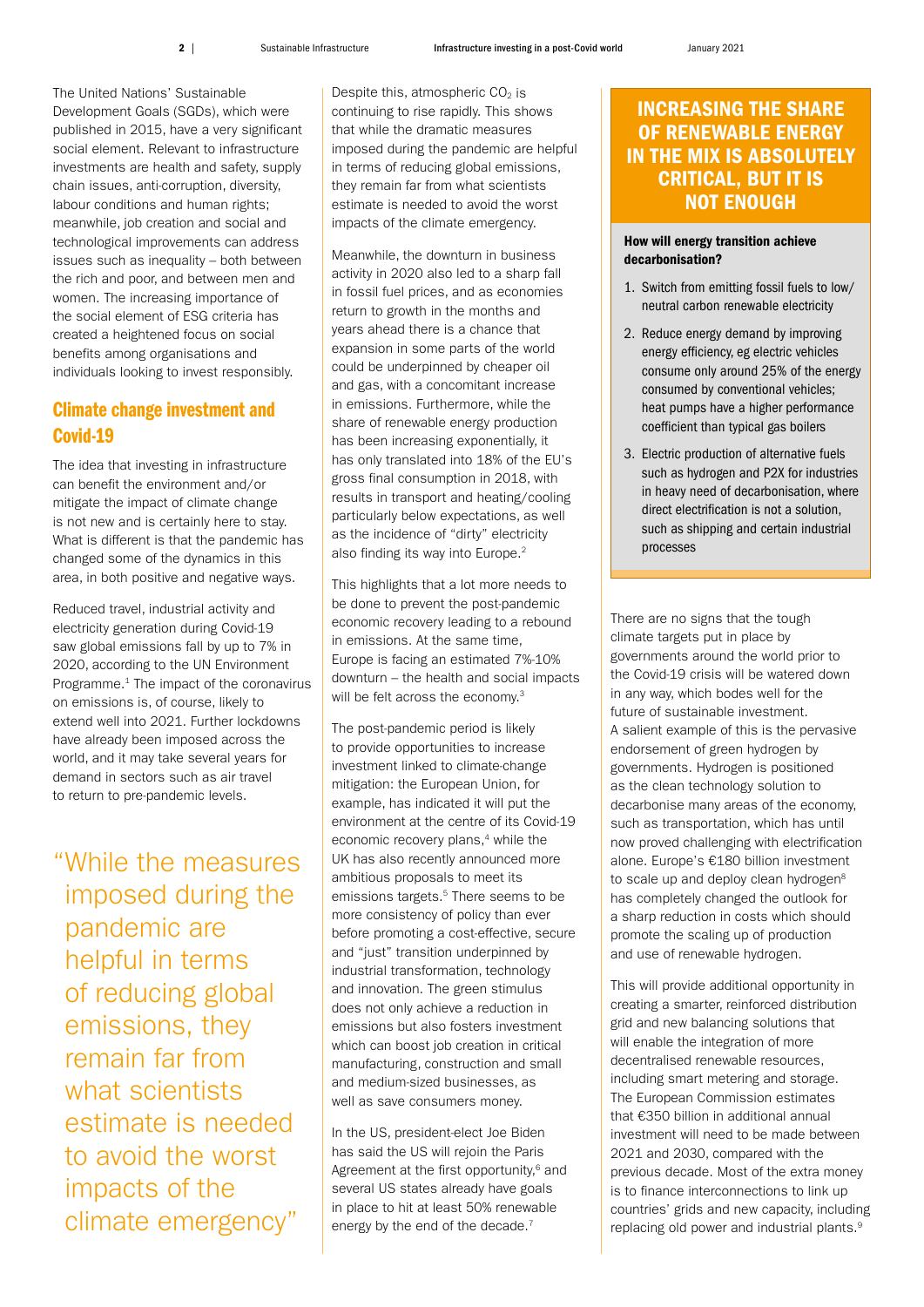#### Figure 2: social, green and sustainability bond issuance, 2018-2020 (\$bn)



Source: Bloomberg/World Bank.

#### A boom in social bond issuance

As a barometer for identifying trends within environmental and social investing then look no further than the public bond markets and the issuance of specific use of proceeds bonds, especially green, social and sustainability (Figure 2). Issuance in 2020 was underpinned by a sharp increase in the issuance of social bonds (more than 700% year-on $year)^10$  – with debt financing channelled to specific projects which have an agreed socially beneficial outcomes. This could be the creation of jobs, the setting up of healthcare programmes or facilities, or the provision of education or training services.

The pandemic has had a devastating impact in all of these areas: the reduction of business activity, whether enforced or not, has led to a rise in unemployment all over the world, with sectors such as tourism and hospitality particularly hard hit; the coronavirus has, of course, put national health systems under unprecedented pressure; while the temporary closure of education facilities in many countries, both at school and university levels, has created new challenges in terms of remote learning and digital connectivity.

By the end of November a total of  $$155$  billion were issued.<sup>11</sup> an increase of 869% on the same period in the previous year. Around \$100 billion was raised by issuing dedicated Covid-19 bonds covering either social and/or sustainability projects.12 This has clearly been a record year for social issuance but that has not been at the expense of green. This whole segment of issuance – ie green, social and

sustainability – was on the cusp of issuing \$0.5 trillion in debt this year, another record. As such the rise in social has not been a zero-sum game, and with issuers still raising finance for environmental and social projects, an increased examination of social factors is not expected to be a transitory trend, rather the new normal for sustainability investing.

## Viewing sustainability investment through a new lens

The wide range of social bonds issued this year, and the likelihood of this trend continuing for the foreseeable future, means investors and institutions now have a much wider choice of socially beneficial investments – alongside those with green and/or sustainability credentials.

The pursuit of both social and environmental outcomes has been a central tenet of the Columbia Threadneedle European Sustainable Infrastructure strategy's approach to sustainable investment, which earlier this year invested in Lefdal, a data centre based in Norway. Lefdal has excellent environmental credentials, in particular its industryleading levels of energy efficiency, which are based in part on its use of seawater from a nearby fjord for cooling.<sup>13</sup>

But Lefdal also has a significant social impact: the role it plays in supporting Norway's digital infrastructure is vital in terms of providing connectivity to previously underserved communities – for example those in remote and rural areas. This can improve access to digital training and help create new employment opportunities.

"The wide range of social bonds issued, and the likelihood of this trend continuing for the foreseeable future, means investors and institutions now have a wider choice of socially beneficial investments"

Improved connectivity also has a role to play in enabling businesses such as those in the agriculture sector to invest in or take advantage of new technology, which can have a positive knock-on effect in terms of food security and sustainability.

The European Sustainable Infrastructure strategy has also recently acquired Condor Ferries, a transport firm that is the primary facilitator of freight and passengers between the Channel Islands, the UK and France. While the shipping industry as a whole often attracts questions in terms of its suitability within sustainable investment portfolios due to carbon emissions, businesses such as Condor can play a vital social role in providing freight and physical connectivity services for remote or island communities. In turn, these services can support the likes of healthcare, food security and employment opportunities. Certainly as vaccines supporting Covid-19 are distributed across the world, freight services will be a critical enabler of the delivery mechanism.

But this does not mean that the environmental impact of such operations can be, or is being, ignored. In the case of its Condor acquisition, the strategy is working to improve the environment profile of the business's fleet as well as its onshore activities. This will involve reducing waste and improving efficiency across the organisation, while also making a transition to cleaner propulsion technologies over the course of the decade. Socially responsible investors are also increasingly aware of their ability to shape the direction taken by investee organisations to expedite the transition to low-emission technologies.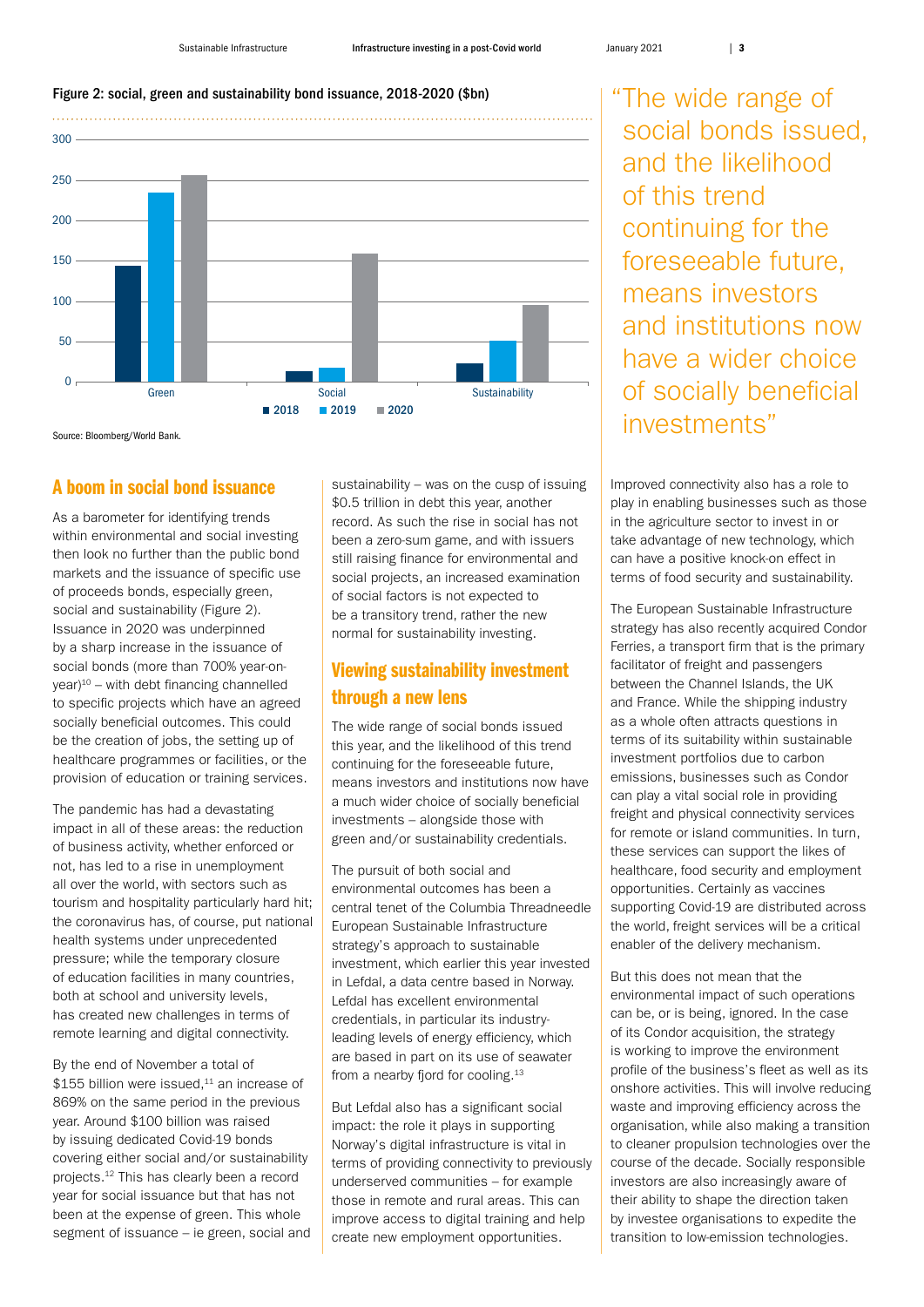# Social infrastructure investment after the pandemic

Clearly, Covid-19 has created a widespread need for socially beneficial investment, but this need is unlikely to disappear as we emerge from the pandemic.

Firstly, the socioeconomic impact of the coronavirus is likely to be long-lasting: it already appears to have exacerbated income inequalities in many communities, with employment among better paid white-collar workers less likely to have been affected than those in customerfacing roles, for example, or jobs that cannot easily be carried out remotely.

It also remains to be seen what the long-term health impacts of Covid-19 will be and what steps might be necessary to mitigate them; and in the meantime, governments around the world are likely to need to make significant infrastructure investments in order to support national vaccination programmes.

But the recent rise in the importance of social investing may have helped create a better understanding among investors of the interplay between environmental

and social concerns: take investment in green infrastructure as one example. The likes of the EU see a new green deal as the ideal route out of the pandemicinduced recession because of its ability to create thousands of new employment opportunities, not just because it will help the bloc reach its emissions deadlines. Indeed, recent research suggests that investment in green projects has the potential to create up to three times as many jobs as investment in competing fossil fuel-based projects (Figure 3).

A reduction in reliance on oil and gas can have additional social benefits: improvements in air quality as a result of the switch to electric motor vehicles, for example, are expected to deliver major health benefits, and these will be felt disproportionately by those living in more crowded urban areas.

Ultimately, though, progress in minimising the impact of climate change will inevitably have huge social implications in terms of reducing the prevalence of extreme weather events, thereby limiting the extent to which they can ruin harvests, damage property and displace people in the decades ahead.

"Governments around the world are likely to need to make significant infrastructure investments in order to support national vaccination programmes"

#### Figure 3: Jobs per million investing in green projects vs. fossil fuels



Source: Will Covid-19 fiscal recovery packages accelerate or retard progress on climate change? May 2020 Cameron Hepburn, Brian O'Callaghan, Nicholas Stern, Joseph.

1 [https://www.unenvironment.org/emissions-gap-report-2020,](https://www.unenvironment.org/emissions-gap-report-2020) 9 December 2020.

2 Sandbag Climate Campaign, 2020-SB-Path-of-least-resistance-1.2b\_DIGI.pdf (ember-climate.org), January 2020.

- <sup>3</sup> European Environment Agency, COVID-19 and Europe's environment: impacts of a global pandemic, 5 November 2020.
- 4 [https://ec.europa.eu/info/strategy/recovery-plan-europe\\_en](https://ec.europa.eu/info/strategy/recovery-plan-europe_en)
- 5<https://www.ft.com/content/3eda6c6f-265f-4804-a017-a260d1e101cc>
- 6<https://www.theguardian.com/us-news/2020/nov/08/joe-biden-paris-climate-goals-0-1c>
- 7 Bank of America Merrill Lynch, May 2020.
- 8 [https://ec.europa.eu/commission/presscorner/detail/en/QANDA\\_20\\_1257](https://ec.europa.eu/commission/presscorner/detail/en/QANDA_20_1257)
- 9<https://www.spglobal.com/marketintelligence/en/news-insights/latest-news-headlines/eu-says-higher-climate-goal-requires-350b-extra-energy-investment-per-year-60382093> 10 Columbia Threadneedle analysis, 2020.
- 11 Bloomberg, November 2020.
- 12 Columbia Threadneedle Investments, June 2020.

13 Lefdal Mine Data Center, [https://www.lefdalmine.com/cooling/#:~:text=European%20leading%20Cooling%20solution%20Lefdal%20Mine%20Datacenter%20is,used%20for%20cooling%20with%20](https://www.lefdalmine.com/cooling/#:~:text=European%20leading%20Cooling%20solution%20Lefdal%20Mine%20Datacenter%20is,used%20for%20cooling%20with%20a%205%20KW%2Frack%20configuration) [a%205%20KW%2Frack%20configuration](https://www.lefdalmine.com/cooling/#:~:text=European%20leading%20Cooling%20solution%20Lefdal%20Mine%20Datacenter%20is,used%20for%20cooling%20with%20a%205%20KW%2Frack%20configuration)